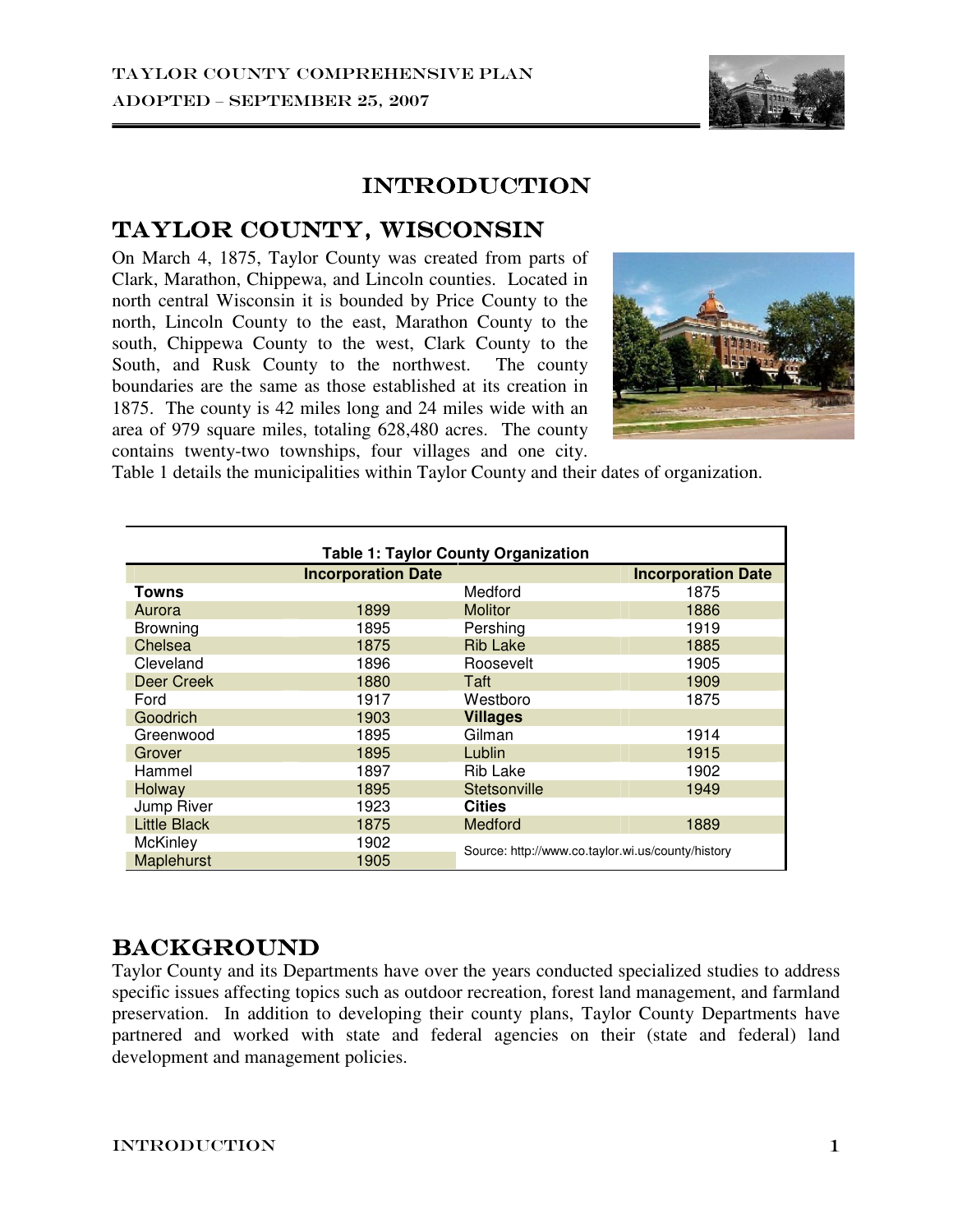

Preparing land use plans is not new to Taylor County. In fact, in January of 1931 *Making the Most of Taylor County Lands* was published. The document was in response to a problem of land utilization, the constantly increasing burden of tax delinquency and the maintenance of the ordinary functions of county government. Developing the plan set forth essential facts and figures basic to any plan or program in the development of Taylor County resources.

In October 1999, a significant piece of state legislation was created that outlined the minimum requirements for a "comprehensive plan." Under the Comprehensive Planning legislation, beginning on January 1, 2010, if a local governmental unit engages in any of the following actions, (listed below) those actions shall be consistent with that local governmental unit's comprehensive plan. Taylor County's response and initiative to develop a comprehensive plan is similar in ways to that of the county initiating and developing *Making the Most of Taylor County Lands*.

- $\bullet$  Official mapping established or amended under s.62.23(6)
- ♦ Local subdivision regulation under s.236.45 or 236.46
- ♦ County zoning ordinances enacted or amended under s.59.69
- $\bullet$  City or village zoning ordinances enacted or amended under s.62.23(7)
- ♦ Town zoning ordinances enacted or amended under s.60.61 or 60.62
- ♦ Zoning of shorelands or wetlands in shorelands under s.59.692, 61.351 or 62.2131

In the fall of 2005, the Taylor County Zoning Department invited local units of government to a meeting to discuss the development of a comprehensive plan. From this meeting began the initiation of the planning process that started in January 2006. Utilizing representatives from through the county on a Land Use Advisory Committee, the committee embarked on 18-month process that sought public input from citizens to elected officials.

#### **Roles and Responsibilities**

The Land Use Advisory Committee, Zoning Department and Northwest Regional Planning Commission assumed specific roles and responsibilities to effectively deliver a process and document that represents interests of Taylor County residents and property owners. The general roles and responsibilities of each entity involved are as follows.

- **Taylor County Land Use Advisory Committee (LUAC)** 
	- **a.** Provide feedback and direction to Northwest Regional Planning Commission in developing the plan, actions/policies/recommendations and other implementation measures
	- **b.** Hold meetings for the purpose of discussing plan issues and components
	- **c.** Develop the comprehensive plan framework and content and recommend it to the Taylor County Board of Supervisors for adoption
	- **d.** Represent the County at joint-jurisdictional planning meetings

#### • **Taylor County Zoning Department**

- **a.** Provide information, direction, and feedback to the LUAC and Northwest Regional Planning Commission on process and plan development
- **b.** Provide necessary funding and staff support to meet all logistical needs
- **UW-Extension, Taylor County** 
	- **a.** Assist in developing and coordinating public participation, press releases, survey, visioning and education process
- **Northwest Regional Planning Commission:**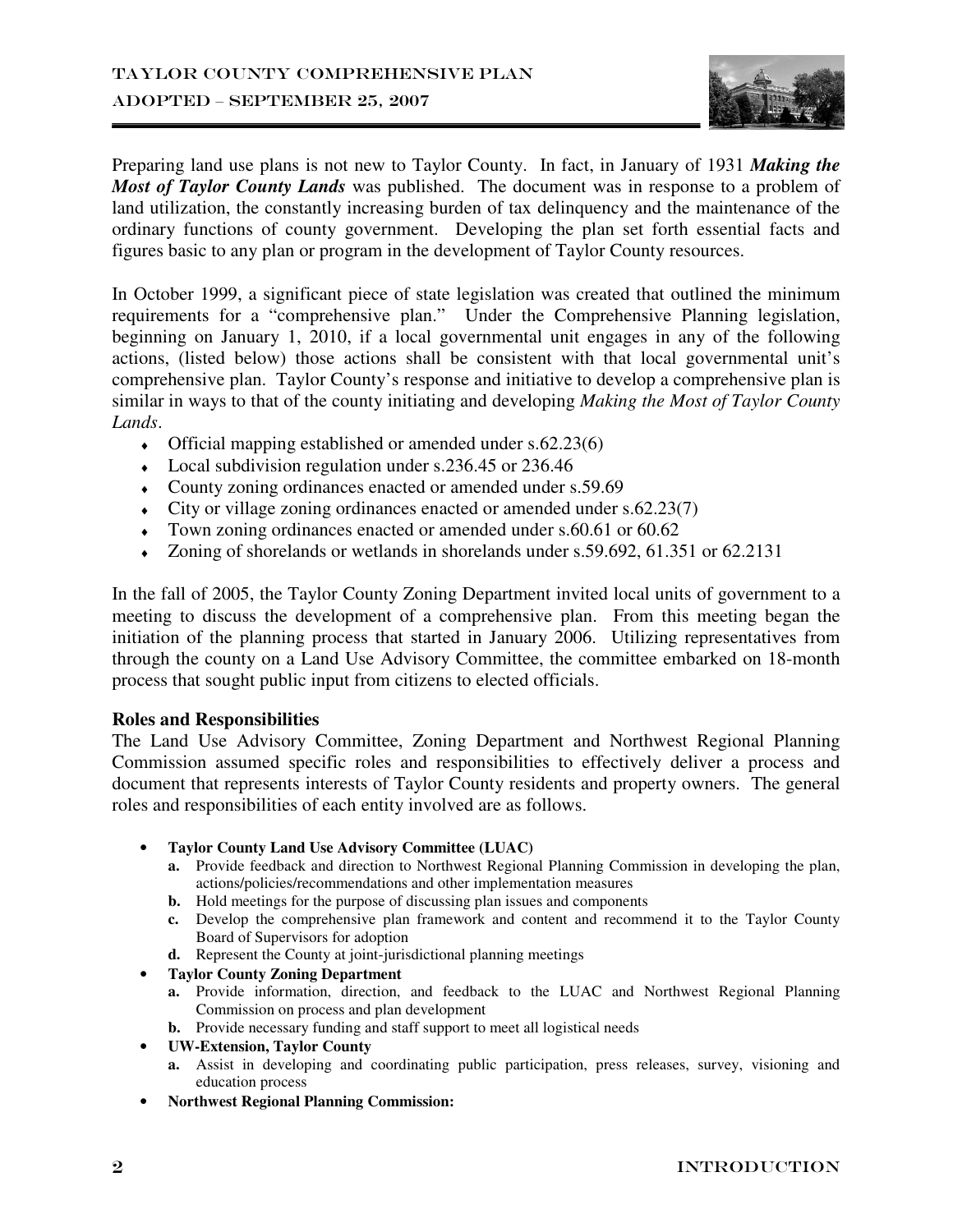

- **a.** Provide staff services and project management for process
- **b.** Produce written documentation and supplementary information based on LUAC input
- **c.** Assist in coordination and staff information meetings
- **d.** Attend meetings with the LUAC, County Board of Supervisors, and Towns Unit
- **e.** Complete final plan to LUAC specifications

### PUBLIC PARTICIPATION PLAN

As part of the Comprehensive Planning legislation, local units of government developing a comprehensive plan must create a public participation plan. The purpose of the public participation plan is to outline procedures for public involvement during every stage of the planning process. The Taylor County Board of Supervisors adopted the Taylor County Public Participation Plan on April 18, 2006. A copy of the Public Participation Plan is included in the appendix.

### Community Survey

To gain greater insight into topics related to the comprehensive plan components, a survey was conducted. To assist the Land Use Advisory Committee in developing suitable questions, Taylor County UW-Extension, NWRPC, and The Center for Land Use Education – UW Stevens Point were called upon. As a result of the meetings and input with the LUAC, a final Taylor County survey was developed in early 2006. This survey was thoroughly reviewed, discussed and approved by consensus by all participating partners. Tax roll mailing addresses were obtained from Taylor County and after businesses and duplicate landowners were removed, the survey was distributed randomly to 40 percent of the landowners in each of the 27 local units of government. The intent of the survey was to provide an opportunity for Taylor County residents and landowners to express opinions related to community development and land use.

A total of 4,445 surveys were circulated to Taylor County residents and absentee landowners with 868 surveys remitted for an overall response rate of 19.5 percent.Survey results were used to:

- **1)** Form the basis for the development of planning goals and objectives;
- **2)** Identify potential future land use trends and conflicts;
- **3)** Define differences in land-use preferences for various areas of the county;
- **4)** Determine community desires and expectations; and
- **5)** Gain input of citizens and landowners concerning land uses and rural residential development.

Listed below are the response rates for local units of government in Taylor County.

Town of Aurora – 14.6% Town of Browning – 22.2% Town of Chelsea – 23.4% Town of Cleveland – 15.2% Town of Deer Creek – 18.6% Town of Ford  $-12.8\%$ 

Town of Goodrich – 16.6% Town of Greenwood – 22.5% Town of Grover – 15.3% Town of Hammel  $-21.1\%$ Town of Holway – 10.0% Town of Jump River – 22.6%

#### introduction 3